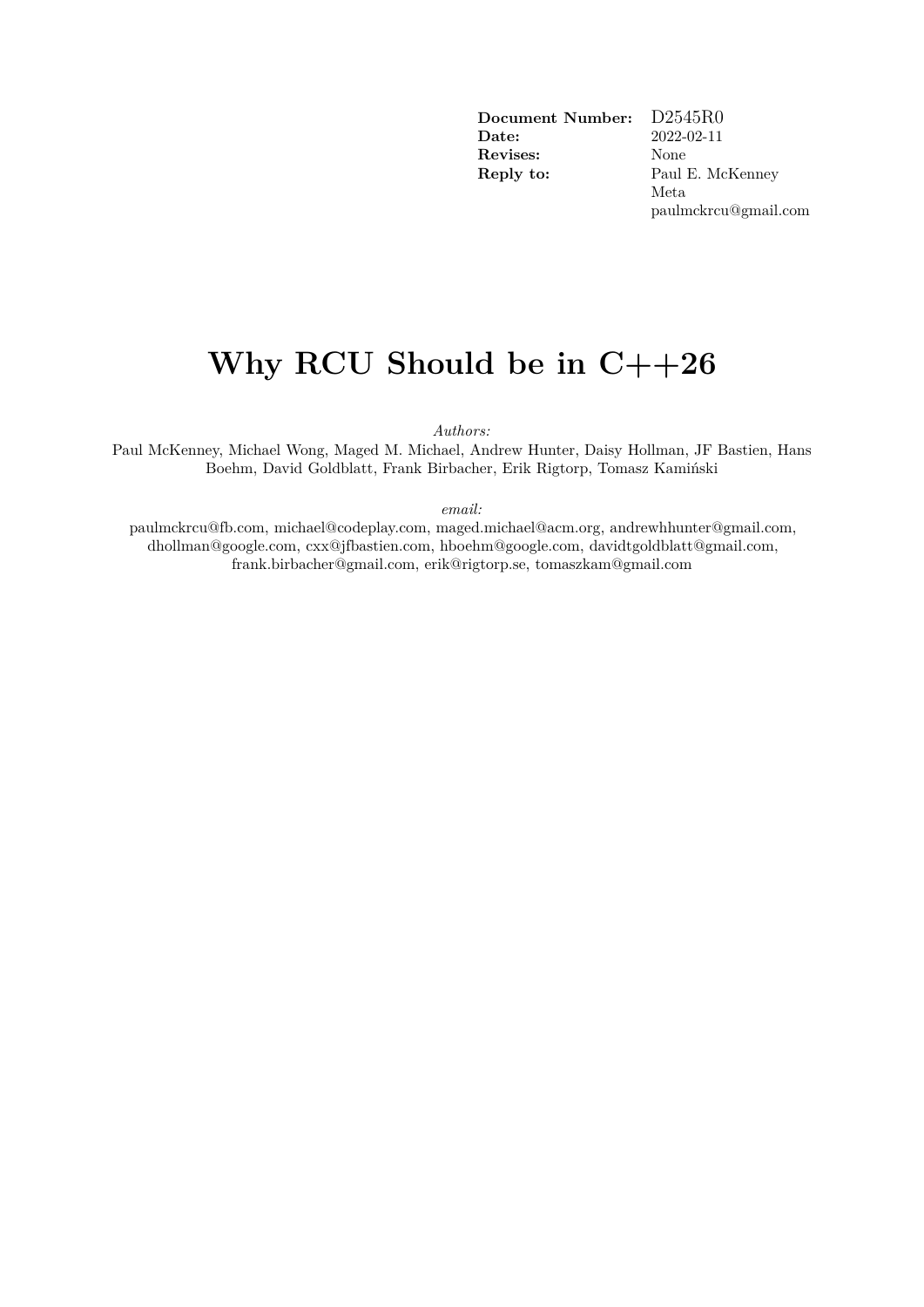# **Contents**

| 1 Introduction            |  |  |  |  |
|---------------------------|--|--|--|--|
|                           |  |  |  |  |
|                           |  |  |  |  |
|                           |  |  |  |  |
|                           |  |  |  |  |
| 2 Safe reclamation<br>- 3 |  |  |  |  |
|                           |  |  |  |  |
|                           |  |  |  |  |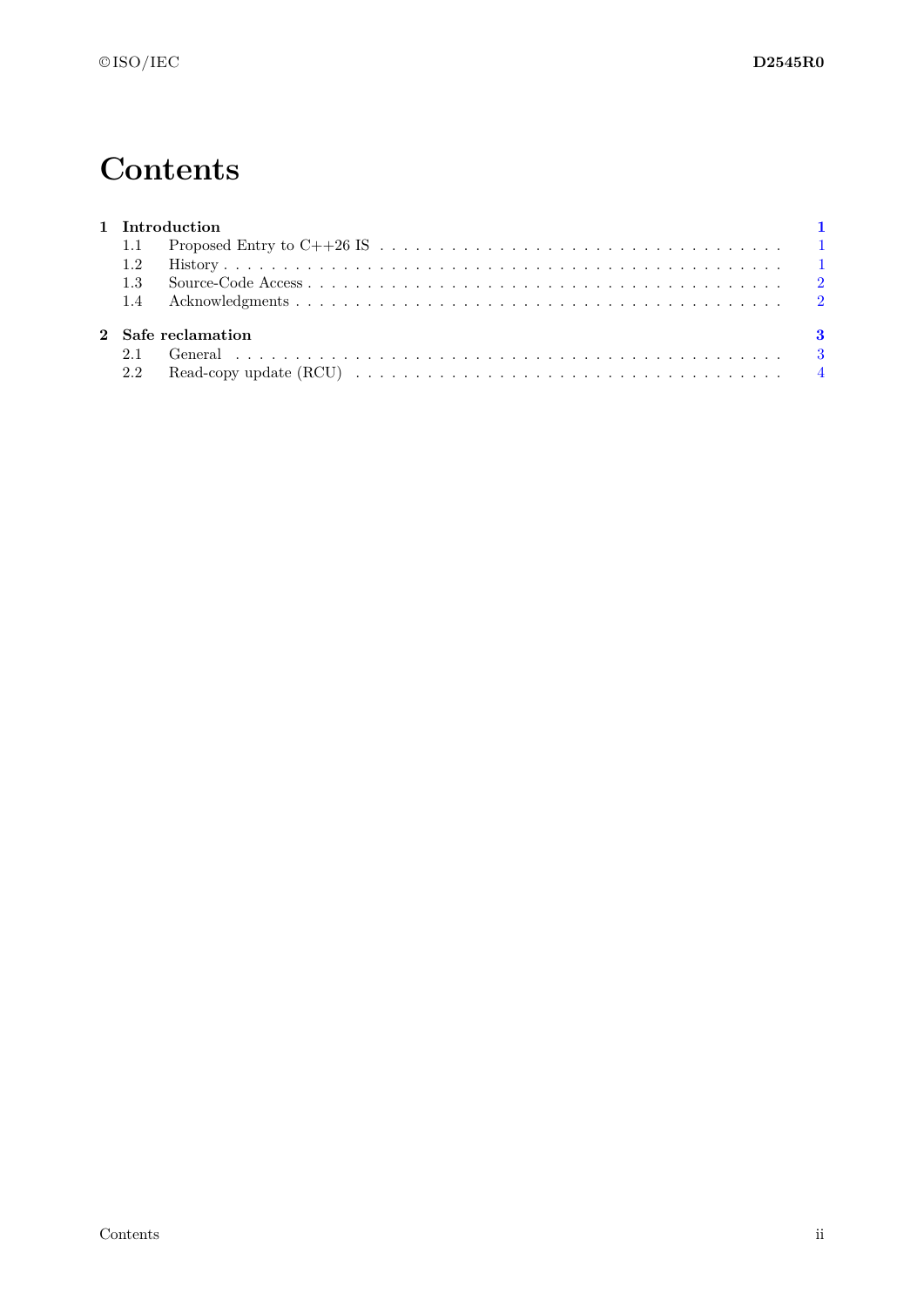# <span id="page-2-0"></span>**1 Introduction**

We propose RCU for inclusion into  $C++26$ . This paper contains proposed rationale to support RCU into C++26 as well as the interface and wording for RCU, a technique for safe deferred reclamation.

## <span id="page-2-1"></span>**1.1 Proposed Entry to C++26 IS**

A near-superset of this proposal is implemented in the Folly RCU library. This library has used in production for several years, so we have good implementation experience for the proposed variant of RCU.

This proposal is identical to that in Concurrency TS 2. We expect that the proposal in Concurrency TS 2 will change over time, for example, adding some of the features that are present in the Folly RCU library or in the Linux kernel. Such features might include:

- 1. Multiple RCU domains. For example, SRCU provides these in the Linux kernel. However, RCU was in the Linux for four years before this was needed, so it is not yet in the TS nor is it in the proposal for  $C++26.$
- 2. Special-purpose RCU implementations. For example, the Linux kernel has specialized implementations for preemptible environments, single-CPU systems, as well as three additional implementations required by the Linux kernel's tracing and extended Berkeley Packet Filter (eBPF) use cases. However, none of these seem applicable to userspace applications, so none of them are yet in the TS or yet in in the proposal for  $C++26$ .
- 3. Polling grace-period-wait APIs. These allow non-blocking algorithms to interface with RCU grace periods, for example, in the Linux kernel, they allow NMI handlers to do RCU updates. (NMI handlers could do RCU readers from the get-go.) However, RCU was in the Linux kernel for more than a decade before such APIs were needed, so they are not yet in the TS nor are they in the proposal for  $C++26$ .
- 4. Numerous efficiency-oriented APIs. For but one example, the Linux kernel has an alternative rcu\_ access\_pointer() that can be used in place of rcu\_dereference() (Linux-kernelese for "consume load") when the resulting pointer will not be dereferenced (for example, when it is only going to be compared to NULL). But it is not clear which (if any) of these would be accepted into the Linux kernel today, given the properties of modern computer hardware. Therefore, these are not yet in the TS nor are they in the proposal for  $C++26$ .

The snapshot library described in P0561R5 ("RAII Interface for Deferred Reclamation") provides an easy-touse deferred-reclamation facility applying only to a single object which is intended to be based upon either RCU or Hazard Pointers. It cannot replace either RCU or Hazard Pointers.

The Hazard Pointers library described in D2530R0 ("Why Hazard Pointers Should Be in  $C++26$ "). As a very rough rule of thumb, Hazard Pointers can be considered to be a scalable replacement for reference counters and RCU can be considered to be a scalable replacement for reader-writer locking. A high-level comparison of reference counting, Hazard Pointers, and RCU is displayed in Table [1.](#page-2-3)

Note that we are making this working paper available before Concurrency TS2 been published, which some might feel is unconventional. On the other hand, Paul was asked to begin this effort in 2014, it is now 2022, and C++ implementations have been used in production for some time, perhaps most notably the Folly RCU library.

## <span id="page-2-2"></span>**1.2 History**

This paper is derived from N4895, which was in turn based on P1122R4.

| Property             | Reference Counting  | Hazard Pointers   | <b>RCU</b>               |
|----------------------|---------------------|-------------------|--------------------------|
| Readers              | Slow and unscalable | Fast and scalable | <i>Fast and scalable</i> |
| Unreclaimed Objects  | Bounded             | <i>Bounded</i>    | Unbounded                |
| Traversal Retries?   | If object deleted   | If object deleted | Never                    |
| Reclamation latency? | Fast                | Slow              | Slow                     |

<span id="page-2-3"></span>Table 1: High-Level Comparison of Deferred-Reclamation Techniques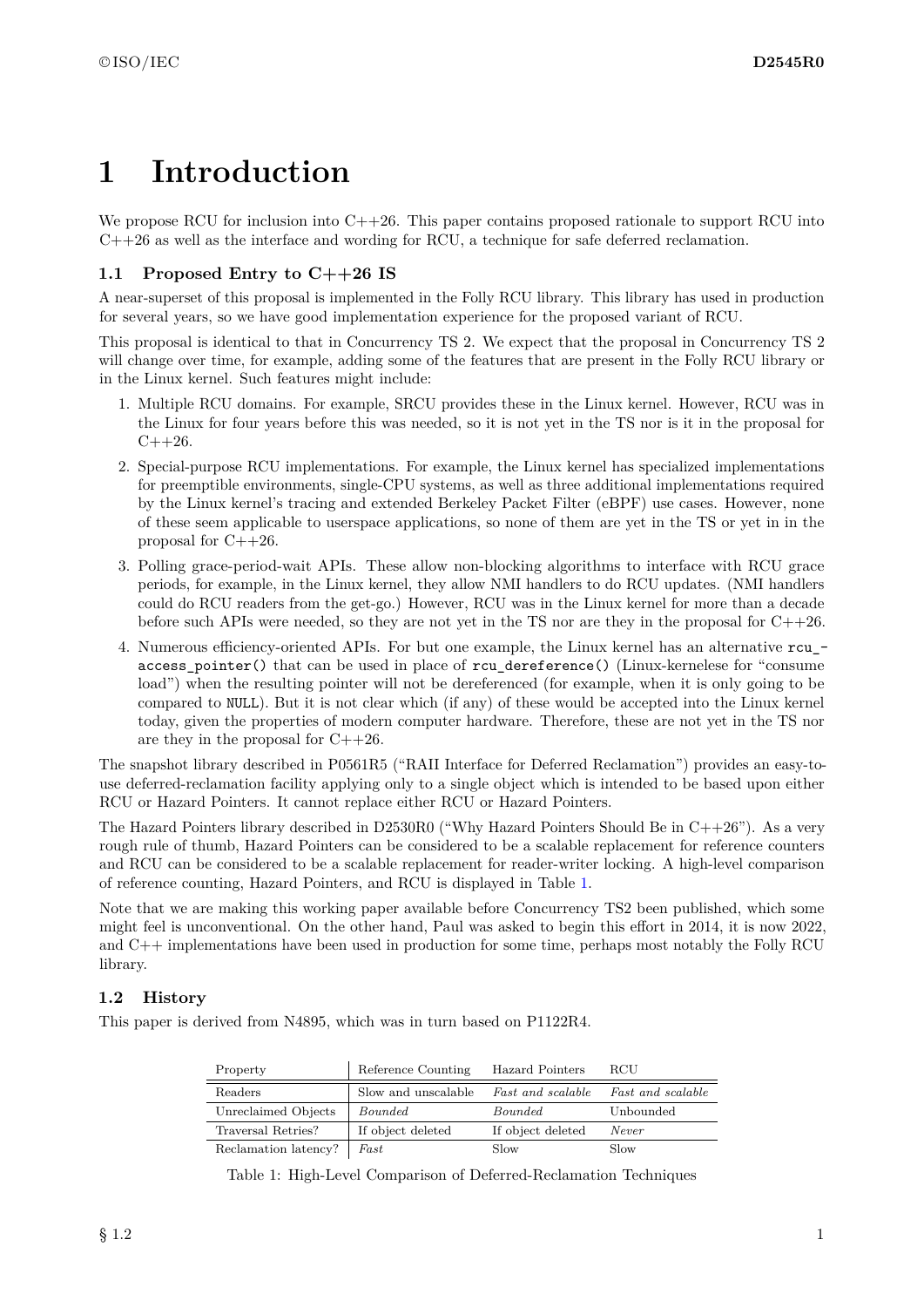P1122R4 is a successor to the RCU portion of P0566R5, in response to LEWG's Rapperswil 2018 request that the two techniques be split into separate papers.

This is proposed wording for Read-Copy-Update [P0461], which is a technique for safe deferred resource reclamation for optimistic concurrency, useful for lock-free data structures. Both RCU and hazard pointers have been progressing steadily through SG1 based on years of implementation by the authors, and are in wide use in MongoDB (for Hazard Pointers), Facebook, and Linux OS (RCU).

We originally decided to do both papers' wording together to illustrate their close relationship, and similar design structure, while hopefully making it easier for the reader to review together for this first presentation. As noted above, they have been split on request.

This wording is based P0566r5, which in turn was based on that of on n4618 draft [N4618].

### <span id="page-3-0"></span>**1.3 Source-Code Access**

The Folly library is open source, and its RCU implementation may be accessed here:

- https://github.com/facebook/folly/blob/main/folly/synchronization/Rcu.h
- https://github.com/facebook/folly/blob/main/folly/synchronization/Rcu-inl.h
- https://github.com/facebook/folly/blob/main/folly/synchronization/Rcu.cpp

There is an additional reference implementation of this proposal. Unlike the Folly library's version, this reference implementation is not production quality. However, it is quite a bit simpler, having delegated the difficult parts to the C-language userspace RCU library:

- https://github.com/paulmckrcu/RCUCPPbindings/tree/master/Test/paulmck
- https://liburcu.org

### <span id="page-3-1"></span>**1.4 Acknowledgments**

We owe special thanks to Jens Maurer, Arthur O'Dwyer, and Geoffrey Romer for their many contributions to this effort.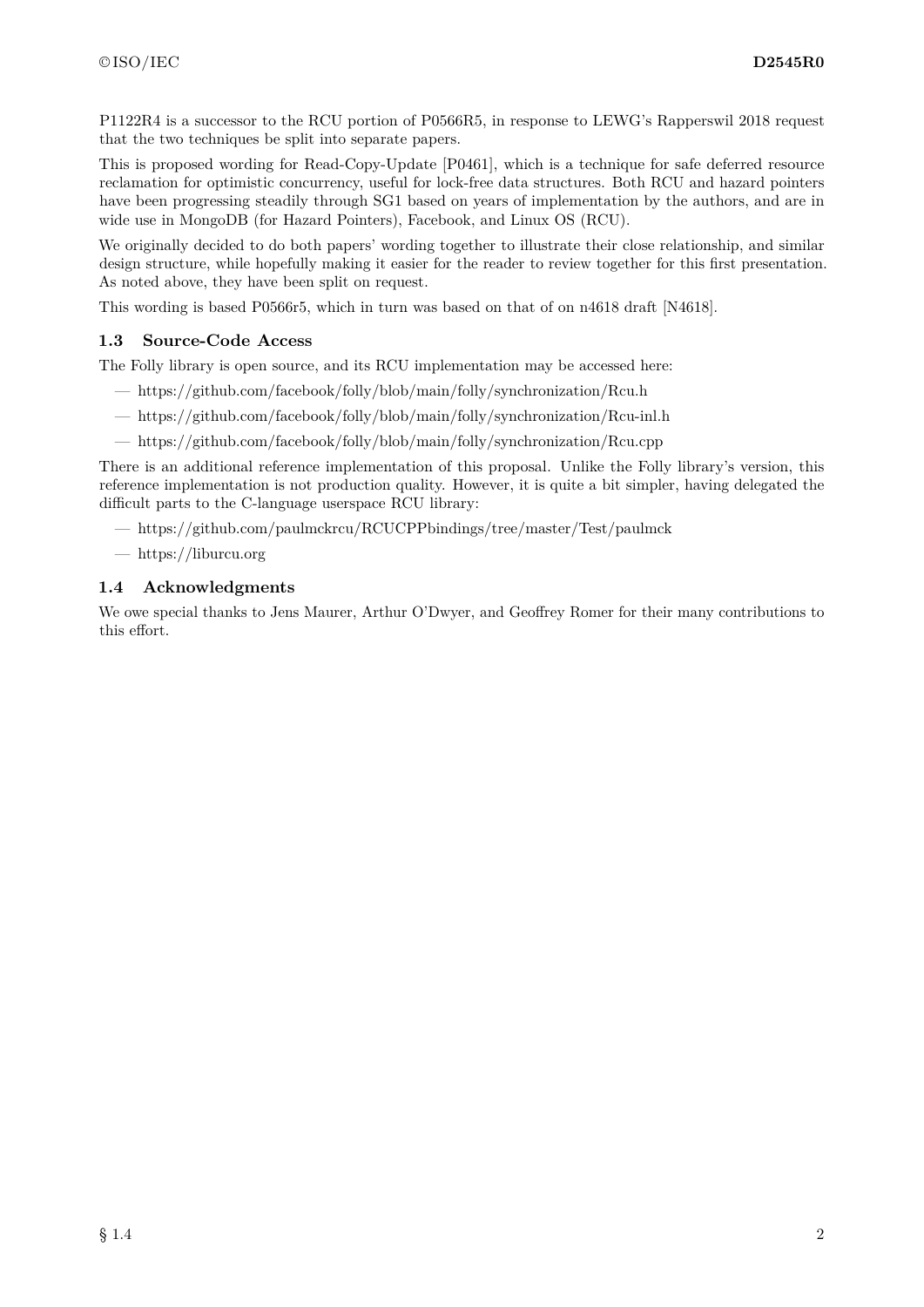# <span id="page-4-0"></span>**2 Safe reclamation [saferecl]**

# <span id="page-4-1"></span>**2.1 General [saferecl.general]**

This clause adds safe-reclamation techniques, which are most frequently used to straightforwardly resolve access-deletion races.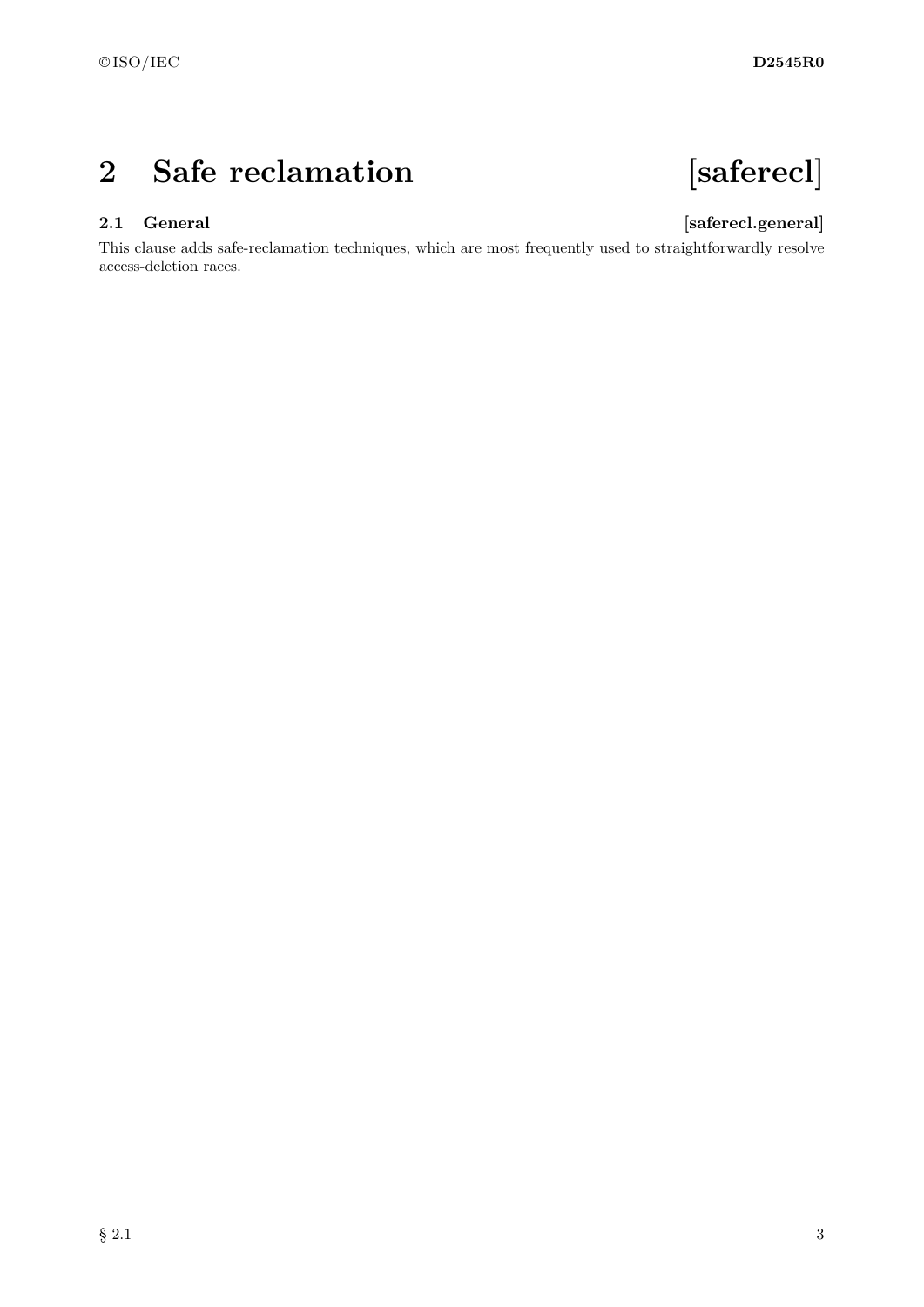## <span id="page-5-0"></span>**2.2** Read-copy update (RCU) [saferecl.rcu]

- <sup>1</sup> RCU is a synchronization mechanism that can be used for linked data structures that are frequently read, but seldom updated. RCU does not provide mutual exclusion, but instead allows the user to schedule specified actions such as deletion at some later time.
- <sup>2</sup> A class type T is *rcu-protectable* if it has exactly one public base class of type rcu\_obj\_base<T,D> for some D and no base classes of type  $rcu$  obj base $\langle X, Y \rangle$  for any other combination X, Y. An object is rcu-protectable if it is of rcu-protectable type.
- <sup>3</sup> An invocation of unlock *U* on an rcu\_domain dom corresponds to an invocation of lock *L* on dom if *L* is sequenced before *U* and either
- (3.1) no other invocation of lock on dom is sequenced after *L* and before *U* or
- (3.2) every invocation of unlock  $U'$  on dom such that  $L$  is sequenced before  $U'$  and  $U'$  is sequenced before  $U$ corresponds to an invocation of lock  $L'$  on dom such that  $L$  is sequenced before  $L'$  and  $L'$  is sequenced before  $U'$ .

[*Note 1* : This pairs nested locks and unlocks on a given domain in each thread. *— end note*]

- <sup>4</sup> A *region of RCU protection* on a domain dom starts with a lock *L* on dom and ends with its corresponding unlock *U*.
- <sup>5</sup> Given a region of RCU protection *R* on a domain dom and given an evaluation *E* that scheduled another evaluation *F* in dom, if *E* does not strongly happen before the start of *R*, the end of *R* strongly happens before evaluating *F*.
- The evaluation of a scheduled evaluation is potentially concurrent with any other such evaluation. Each scheduled evaluation is evaluated at most once.

### **2.2.2 Header synopsis example 1 synopsis [saferecl.rcu.syn**]

```
namespace std::experimental::inline concurrency_v2 {
  // 2.2.3, class template rcu_obj_base
  template<class T, class D = default_delete<T>>
    class rcu_obj_base;
  // 2.2.4, class rcu_domain
  class rcu_domain;
  // 2.2.5, rcu_default_domain
  rcu_domain& rcu_default_domain() noexcept;
```

```
// 2.2.6, rcu_synchronize
void rcu_synchronize(rcu_domain& dom = rcu_default_domain()) noexcept;
```

```
// 2.2.7, rcu_barrier
void rcu_barrier(rcu_domain& dom = rcu_default_domain()) noexcept;
```

```
// 2.2.8, rcu_retire
  template<class T, class D = default_delete<T>>
    void rcu_retire(T* p, D d = D(), rcu_domain& dom = rcu_default_domain());
}
```
### <span id="page-5-1"></span>**2.2.3 Class rcu\_obj\_base [saferecl.rcu.base]**

Objects of type T to be protected by RCU inherit from a specialization of  $rcu$ <sub>-</sub>obj<sub>-</sub>base $\langle T,D \rangle$ .

```
template<class T, class D = default_delete<T>>
class rcu_obj_base {
public:
  void retire(D d = D(), rcu_domain& dom = rcu_default_domain()) noexcept;
protected:
 rcu_obj_base() = default;
private:
 D deleter ; // exposition only
};
```
## $\S 2.2.3$  4

# **2.2.1 General Example 2.2.1 General** *Saferecl.rcu.general*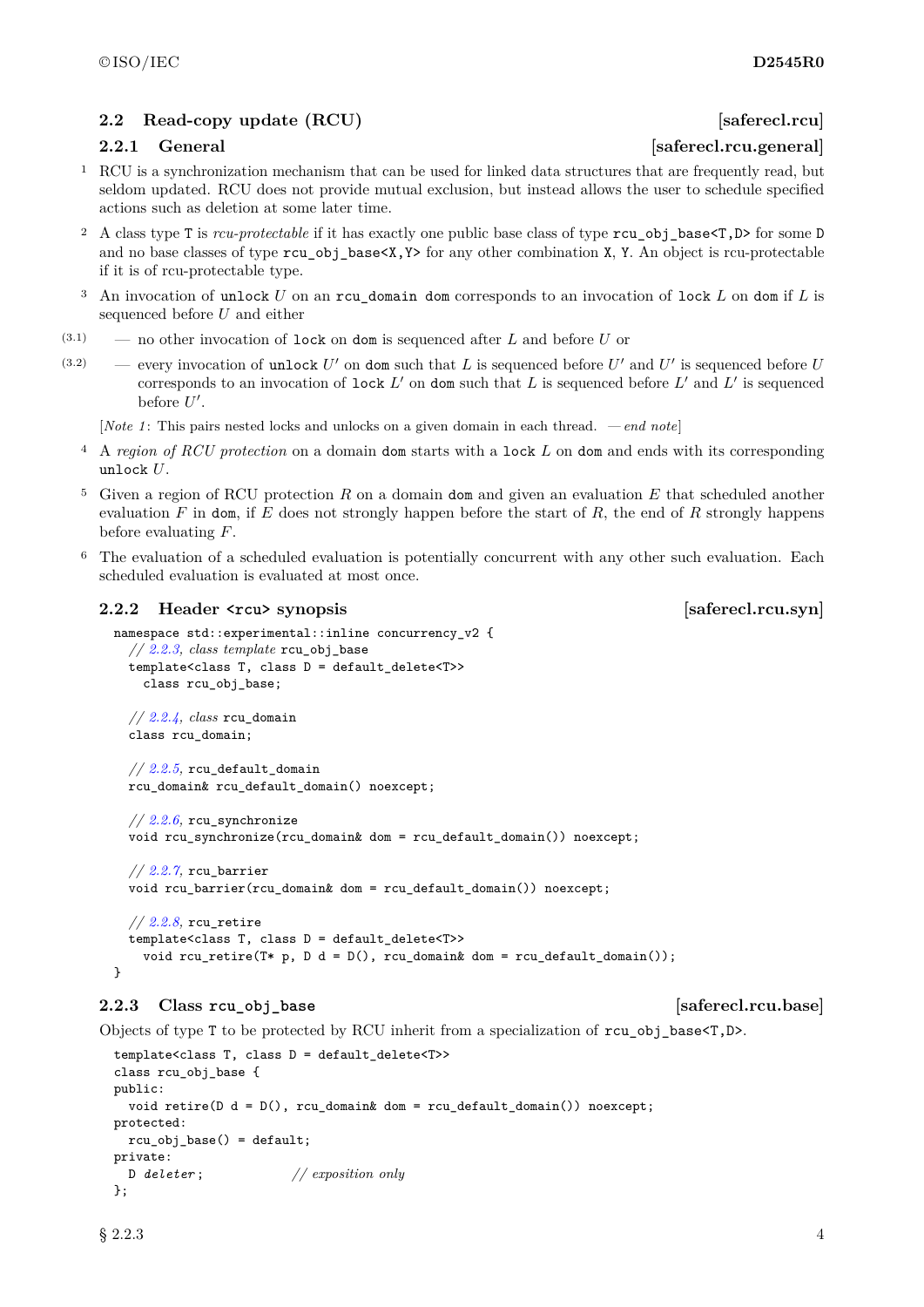- <sup>1</sup> A client-supplied template argument D shall be a function object type C++20 §20.14 for which, given a value d of type D and a value ptr of type T\*, the expression d(ptr) is valid and has the effect of disposing of the pointer as appropriate for that deleter.
- <sup>2</sup> The behavior of a program that adds specializations for rcu obj base is undefined.
- <sup>3</sup> D shall meet the requirements for *Cpp17DefaultConstructible* and *Cpp17MoveAssignable*.
- <sup>4</sup> T may be an incomplete type.
- <sup>5</sup> If D is trivially copyable, all specializations of rcu\_obj\_base<T,D> are trivially copyable.

void retire( $D d = D()$ , rcu\_domain& dom = rcu\_default\_domain()) noexcept;

- <sup>6</sup> *Mandates*: T is an rcu-protectable type.
- <sup>7</sup> *Preconditions*: \*this is a base class subobject of an object x of type T. The member function rcu\_ obj\_base<T,D>::retire was not invoked on x before. The assignment to *deleter* does not throw an exception. The expression *deleter* (addressof(x)) has well-defined behavior and does not throw an exception.
- <sup>8</sup> *Effects*: Evaluates *deleter* = std::move(d) and schedules the evaluation of the expression delet $er(addressof(x))$  in the domain dom.
- <sup>9</sup> *Remarks*: It is implementation-defined whether or not scheduled evaluations in dom can be invoked by the retire function.

[*Note 1* : If such evaluations acquire resources held across any invocation of retire on dom, deadlock can occur. *— end note*]

### <span id="page-6-0"></span>**2.2.4 Class rcu** domain *Class leads leads* **<b>***leads leads leads* **<b>***leads leads leads* **<b>***leads leads leads* **<b>***leads leads leads leads leads* **<b>***leads leads leads* **<b>***l*

This class meets the requirements of *Cpp17BasicLockable* C++20 §32.2.5.2 and provides regions of RCU protection.

[*Example 1* :

std::scoped\_lock<rcu\_domain> rlock(rcu\_default\_domain());

```
— end example]
 class rcu_domain {
 public:
   rcu_domain(const rcu_domain&) = delete;
   rcu_domain& operator=(const rcu_domain&) = delete;
   void lock() noexcept;
   void unlock() noexcept;
 \lambda:
```
The functions lock and unlock establish (possibly nested) regions of RCU protection.

### **2.2.4.1 rcu\_domain::lock [saferecl.rcu.domain.lock]**

void lock() noexcept;

<sup>1</sup> *Effects*: Opens a region of RCU protection.

<sup>2</sup> *Remarks*: Calls to the function lock do not introduce a data race (C++20 §6.9.2.1) involving \*this.

### **2.2.4.2 rcu\_domain::unlock [saferecl.rcu.domain.unlock]**

void unlock() noexcept;

- <sup>1</sup> *Preconditions*: A call to the function lock that opened an unclosed region of RCU protection is sequenced before the call to unlock.
- <sup>2</sup> *Effects*: Closes the unclosed region of RCU protection that was most recently opened.
- <sup>3</sup> *Remarks*: It is implementation-defined whether or not scheduled evaluations in \*this can be invoked by the unlock function.

[*Note 1*: If such evaluations acquire resources held across any invocation of unlock on \*this, deadlock can occur. *— end note*]

Calls to the function unlock do not introduce a data race involving \*this.